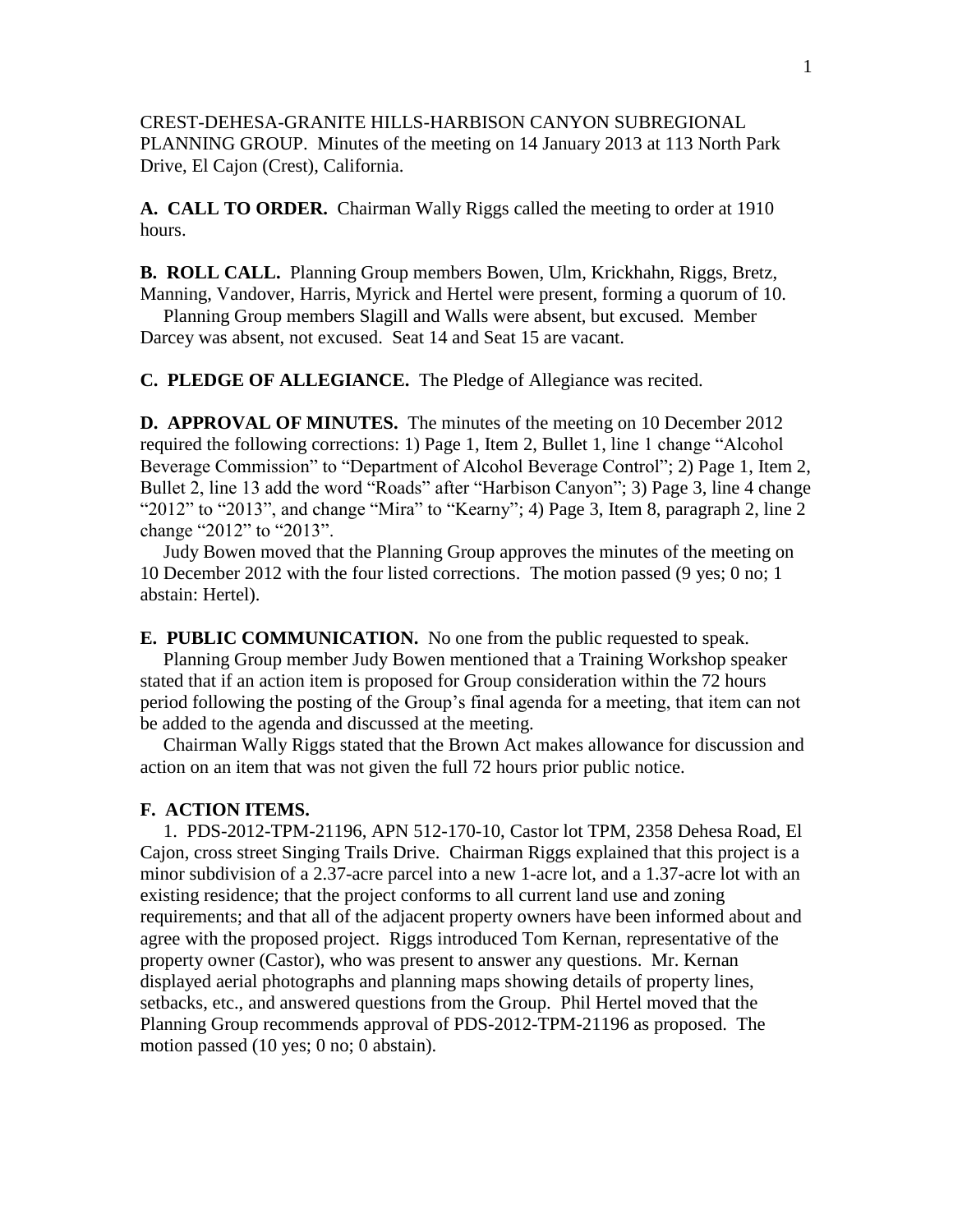2. PDS-2012-VAC-12-003, vacation of open space on previously considered subdivision TPM (Kemerko project). Chairman Riggs explained that this open space vacation action is necessary to create a clear title for the Kemerko property, so that it can be acquired by a Conservation Act purchase and become part of the Crestridge Southeast-Harbison Canyon Management Unit. Planning Group members and the public questioned whether there would be any development of the Kemerko property; Chairman Riggs reported the property would be conserved for wildlife habitat purposes and not developed as previously planned. Jack Vandover moved that the Planning Group recommends approval of PDS-2012-VAC-12-003 as proposed. The motion passed (10 yes; 0 no; 0 abstain).

 3. County Storm Water Run-off Plan presentation (Stephanie Gaines). Chairman Riggs introduced Stephanie Gaines, County Department of Public Works. Ms. Gaines explained that the Regional Water Quality Control Board has prepared a Draft Municipal Storm Water Permit Reissuance Update for approval consideration by the County Board of Supervisors, but that the Board of Supervisors favors a more flexible and less stringent permit and is lobbying for different regulations. County Supervisors are concerned about the consequences of 1) merging separate watershed permits for North County areas with a single permit for the entire County; 2) requirements for residential inspections regarding excessive water run-off; 3) requirements for retrofitting or restoring natural water bodies; 4) requirements for new and redevelopment projects; and 5) requirements to return site hydrology to "pre-development conditions" rather than to "pre-project conditions." County Supervisors unanimously approved a County Call to Action, urging interested parties to contact the Regional Water Quality Control Board and provide input about the proposed draft permit, which is considered the most stringent Storm Water Permit in the United States. Written comments on the Regional Board's draft permit are due 11 January 2013, and additional comments will be accepted at a hearing in March.

## **G. GROUP BUSINESS.**

1. Announcements and correspondence received.

- Herb Krickhahn announced that the Dehesa Valley Community Council would have a meeting with its attorney to consider options for addressing the Sycuan Band's amended liquor license, and disposition of the Band's settlement funds related to its liquor license.
- Wally Riggs reported that Department of Public Works responded to the Group's letter about the problem of storm water flooding and debris flow on Harbison Canyon Road, and that DPW is working with the property owner responsible for the problem.
- Wally Riggs reported that Ralph Slagill, Judy Bowen and Jason Harris have been reappointed to their seats on the Planning Group.
- Wally Riggs announced that San Diego Gas and Electric has released an advice letter describing its project to replace the wooden poles with steel poles along a transmission line from Los Coches Substation to Loveland Substation.
- Wally Riggs announced that SANDAG has released a Notice of Intent to prepare an EIR for its 2050 Regional Plan.